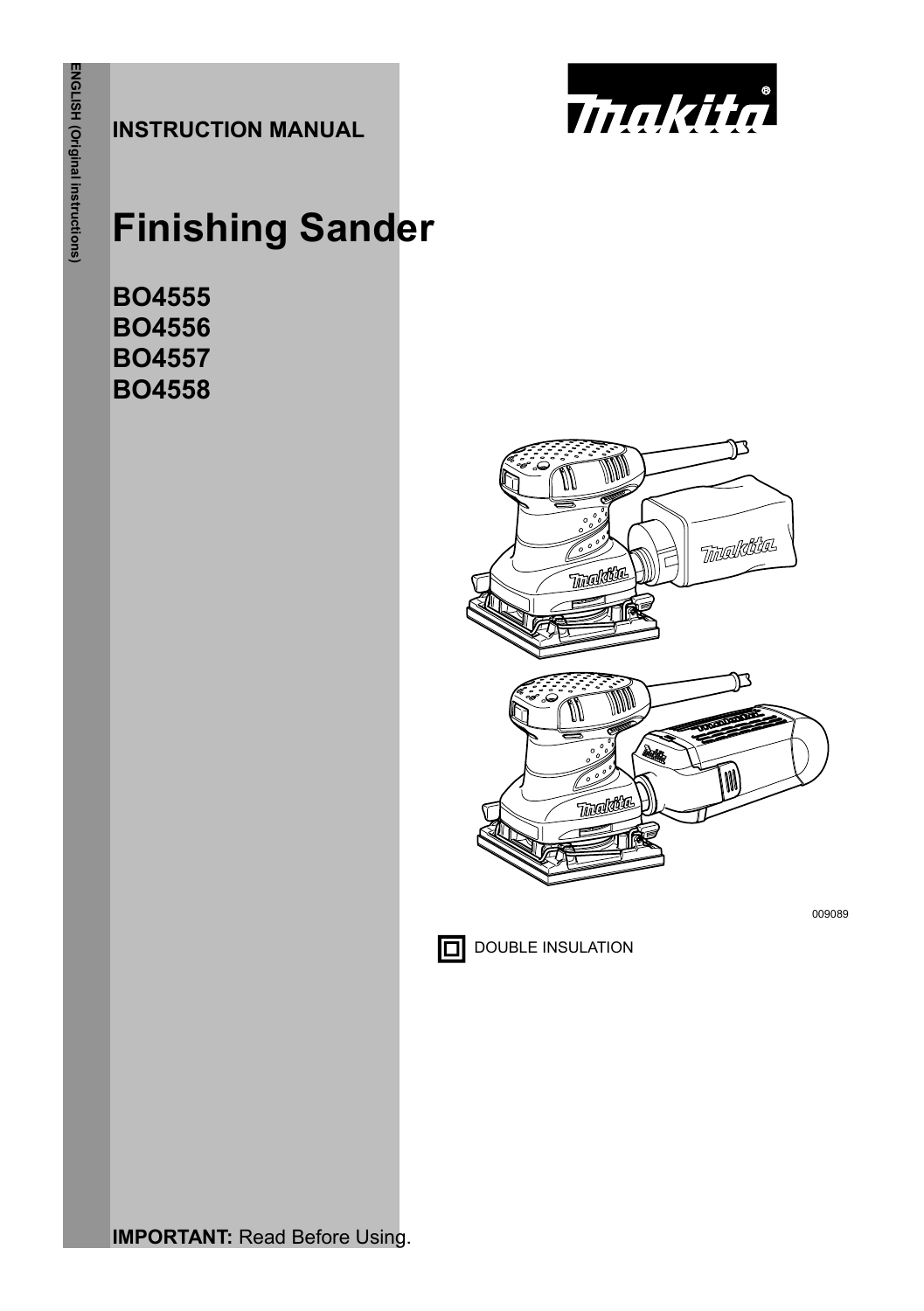### **ENGLISH (Original instructions)**

# **SPECIFICATIONS**

| Model                                  | BO4555                   | BO4556                   | BO4558           | BO4557                   |
|----------------------------------------|--------------------------|--------------------------|------------------|--------------------------|
| Pad size                               | 112mm × 102mm            |                          |                  |                          |
| Orbits per minute (min <sup>-1</sup> ) | 14.000                   |                          |                  |                          |
| Dimensions (L x W x H)                 | 131 mm x 112 mm x 142 mm | 131 mm x 112 mm x 141 mm |                  | 131 mm x 112 mm x 137 mm |
| Net weight                             | 1.1 <sub>ka</sub>        |                          | 1.2 <sub>k</sub> | 1.0 <sub>kq</sub>        |
| Safety class                           | $\square$ /II            |                          |                  |                          |

• Due to our continuing programme of research and development, the specifications herein are subject to change without notice.

END201-5

• Specifications may differ from country to country.

• Weight according to EPTA-Procedure 01/2003

# **Symbols**

The following show the symbols used for the equipment. Be sure that you understand their meaning before use.

Read instruction manual.

- ĩ
- 
- DOUBLE INSULATION
- Only for EU countries Do not dispose of electric equipment together with household waste material! In observance of European Directive 2002/96/EC on waste electric and electronic equipment and its implementation in accordance with national law, electric equipment that have reached the end of their life must be collected separately and returned to an environmentally compatible recycling facility.<br>ENE052-1

#### **Intended use**

The tool is intended for the sanding of large surface of wood, plastic and metal materials as well as painted surfaces.<br>
ENF002-1

### **Power supply**

The tool should be connected only to a power supply of the same voltage as indicated on the nameplate, and can only be operated on single-phase AC supply. They are double-insulated in accordance with European Standard and can, therefore, also be used from sockets without earth wire.<br>
ENG905-1

**Noise**

The typical A-weighted noise level determined according to EN60745:

### **Model BO4555**

Sound pressure level  $(L_{pA})$  : 80 dB(A) Uncertainty (K) : 3 dB(A)

The noise level under working may exceed 80 dB (A).

#### **Model BO4556**

Sound pressure level  $(L_{pA})$  : 82 dB(A) Sound power level  $(L_{WA})$ : 93 dB(A) Uncertainty (K) : 3 dB(A)

### **Model BO4557**

Sound pressure level  $(L_{pA})$  : 76 dB(A) Uncertainty (K) : 3 dB(A) The noise level under working may exceed 80 dB (A).

### **Model BO4558**

Sound pressure level (L<sub>pA</sub>) : 79 dB(A) Uncertainty (K) : 3 dB(A)

The noise level under working may exceed 80 dB (A).

## **Wear ear protection**

ENG900-1

### **Vibration**

The vibration total value (tri-axial vector sum) determined according to EN60745:

### **Model BO4555**

Work mode : sanding metal plate Vibration emission  $(a_h)$  : 2.5 m/s<sup>2</sup> or less Uncertainty (K) :  $1.5$  m/s<sup>2</sup>

### **Model BO4556**

Work mode : sanding metal plate Vibration emission  $(a_h)$  : 3.0 m/s<sup>2</sup> Uncertainty (K) : 1.5 m/s<sup>2</sup>

### **Model BO4557,BO4558**

Work mode : sanding metal plate Vibration emission  $(a_h)$  : 3.5 m/s<sup>2</sup> Uncertainty  $(K)$  : 1.5 m/s<sup>2</sup>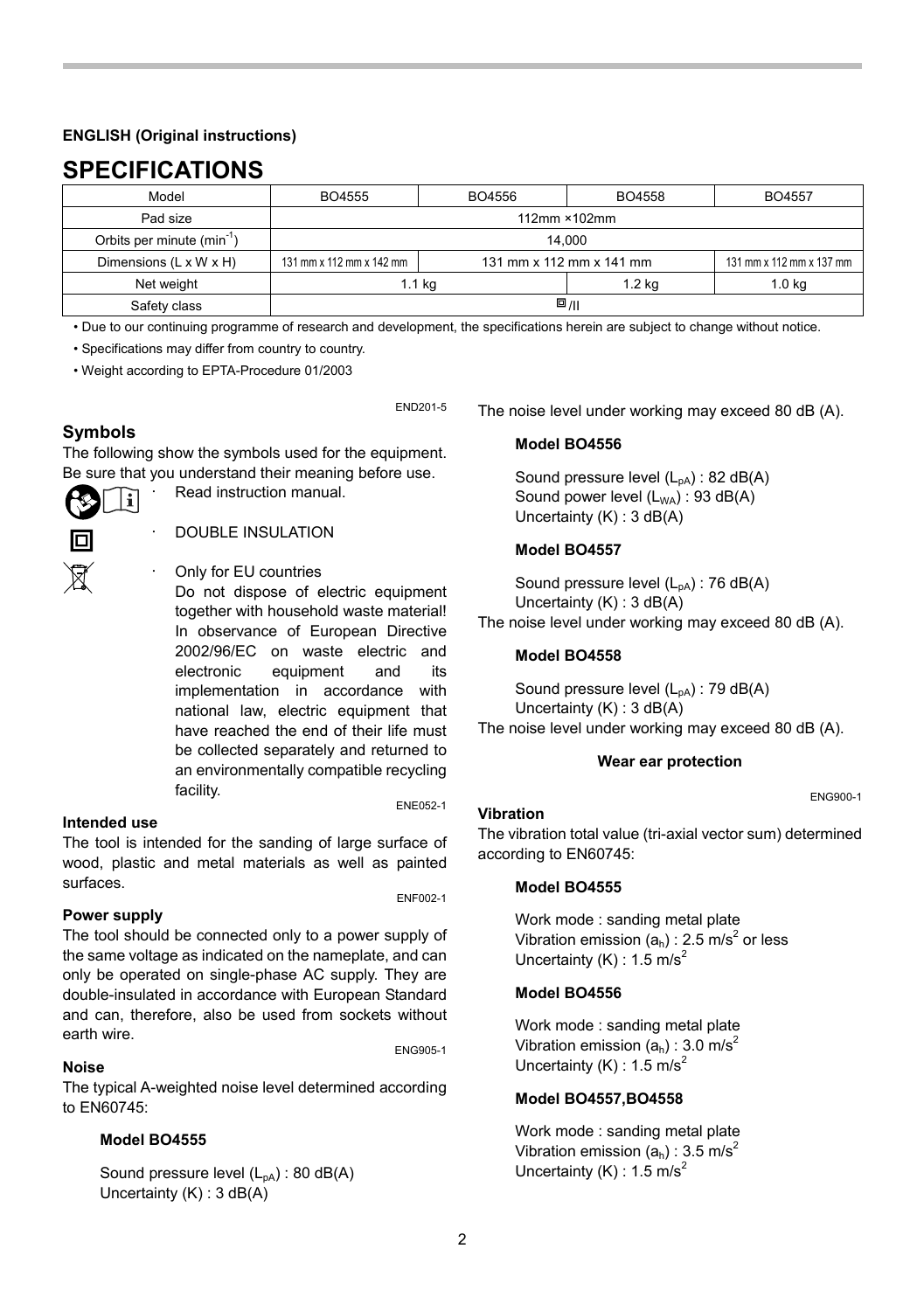GEA005-3

#### ENG901-1

- The declared vibration emission value has been measured in accordance with the standard test method and may be used for comparing one tool with another.
- The declared vibration emission value may also be used in a preliminary assessment of exposure.

### **WARNING:**

- The vibration emission during actual use of the power tool can differ from the declared emission value depending on the ways in which the tool is used.
- Be sure to identify safety measures to protect the operator that are based on an estimation of exposure in the actual conditions of use (taking account of all parts of the operating cycle such as the times when the tool is switched off and when it is running idle in addition to the trigger time).

#### **For European countries only**

#### ENH101-14

#### **EC Declaration of Conformity**

**We Makita Corporation as the responsible manufacturer declare that the following Makita machine(s):** 

Designation of Machine:

Finishing Sander

Model No./ Type: BO4555,BO4556,BO4557,BO4558 are of series production and

**Conforms to the following European Directives:**  2006/42/EC

And are manufactured in accordance with the following standards or standardised documents:

EN60745

000230

The technical documentation is kept by our authorised representative in Europe who is:

Makita International Europe Ltd. Michigan Drive, Tongwell, Milton Keynes, MK15 8JD, England

8.4.2009

Tomoyasu Kato Director Makita Corporation 3-11-8, Sumiyoshi-cho, Anjo, Aichi, JAPAN

# **General Power Tool Safety Warnings**

**WARNING Read all safety warnings and all instructions.** Failure to follow the warnings and instructions may result in electric shock, fire and/or serious injury.

# **Save all warnings and instructions for future reference.**

The term "power tool" in the warnings refers to your mains-operated (corded) power tool or battery-operated (cordless) power tool.

### **Work area safety**

- 1. **Keep work area clean and well lit.** Cluttered or dark areas invite accidents.
- 2. **Do not operate power tools in explosive atmospheres, such as in the presence of flammable liquids, gases or dust.** Power tools create sparks which may ignite the dust or fumes.
- 3. **Keep children and bystanders away while operating a power tool.** Distractions can cause you to lose control.

**Electrical safety** 

- 4. **Power tool plugs must match the outlet. Never modify the plug in any way. Do not use any adapter plugs with earthed (grounded) power tools.** Unmodified plugs and matching outlets will reduce risk of electric shock.
- 5. **Avoid body contact with earthed or grounded surfaces such as pipes, radiators, ranges and refrigerators.** There is an increased risk of electric shock if your body is earthed or grounded.
- 6. **Do not expose power tools to rain or wet conditions.** Water entering a power tool will increase the risk of electric shock.
- 7. **Do not abuse the cord. Never use the cord for carrying, pulling or unplugging the power tool. Keep cord away from heat, oil, sharp edges or moving parts.** Damaged or entangled cords increase the risk of electric shock.
- 8. **When operating a power tool outdoors, use an extension cord suitable for outdoor use.** Use of a cord suitable for outdoor use reduces the risk of electric shock.
- 9. **If operating a power tool in a damp location is unavoidable, use a residual current device (RCD) protected supply.** Use of an RCD reduces the risk of electric shock.
- 10. **Use of power supply via a RCD with a rated residual current of 30mA or less is always recommended.**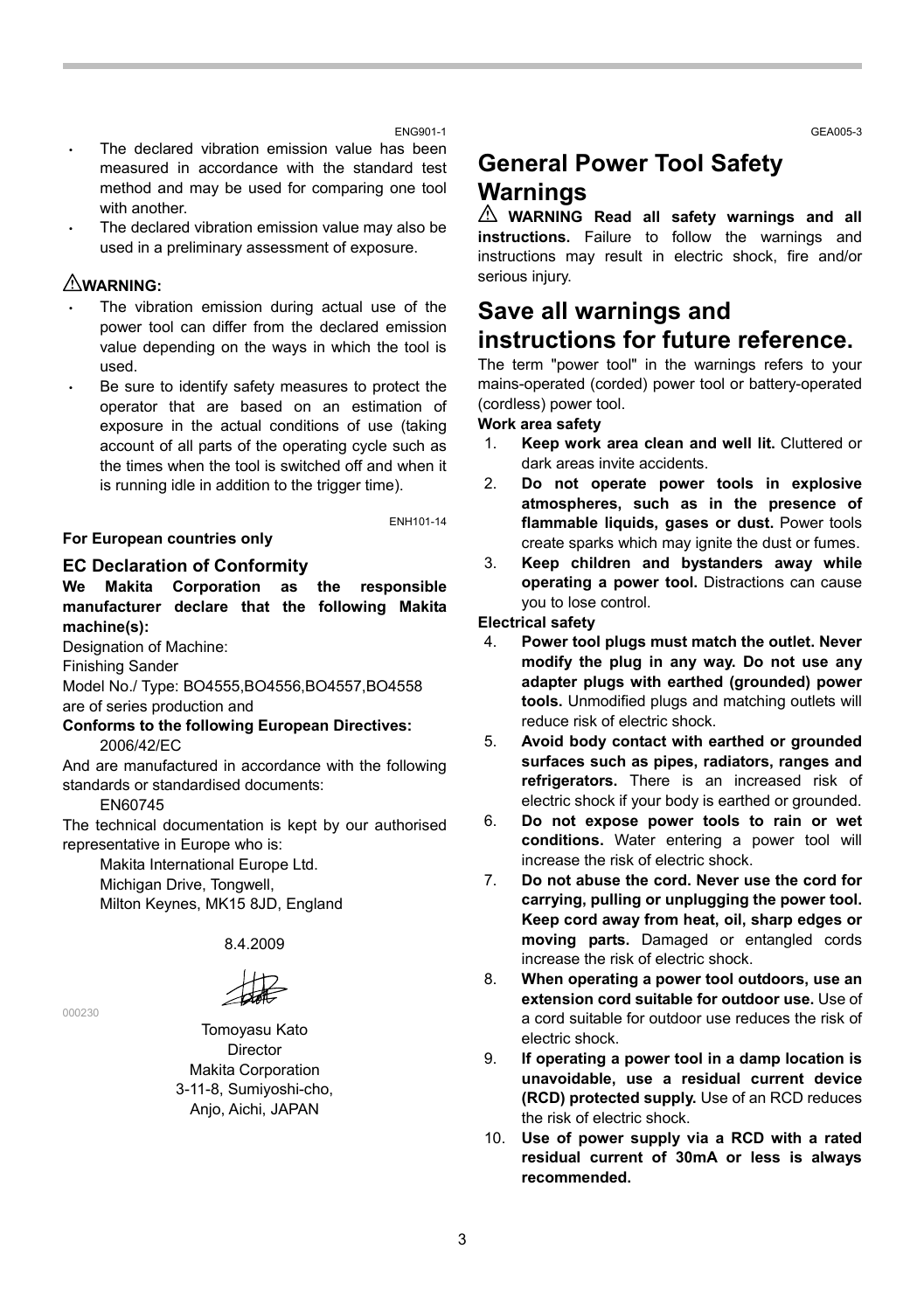#### **Personal safety**

- 11. **Stay alert, watch what you are doing and use common sense when operating a power tool. Do not use a power tool while you are tired or under the influence of drugs, alcohol or medication.** A moment of inattention while operating power tools may result in serious personal injury.
- 12. **Use personal protective equipment. Always**  wear eye protection. Protective equipment such as dust mask, non-skid safety shoes, hard hat, or hearing protection used for appropriate conditions will reduce personal injuries.
- 13. **Prevent unintentional starting. Ensure the switch is in the off-position before connecting to power source and/or battery pack, picking up or carrying the tool.** Carrying power tools with your finger on the switch or energising power tools that have the switch on invites accidents.
- 14. **Remove any adjusting key or wrench before turning the power tool on.** A wrench or a key left attached to a rotating part of the power tool may result in personal injury.
- 15. **Do not overreach. Keep proper footing and balance at all times.** This enables better control of the power tool in unexpected situations.
- 16. **Dress properly. Do not wear loose clothing or jewellery. Keep your hair, clothing, and gloves away from moving parts.** Loose clothes, jewellery or long hair can be caught in moving parts.
- 17. **If devices are provided for the connection of dust extraction and collection facilities, ensure these are connected and properly used.** Use of dust collection can reduce dust-related hazards.

**Power tool use and care** 

- 18. **Do not force the power tool. Use the correct power tool for your application.** The correct power tool will do the job better and safer at the rate for which it was designed.
- 19. **Do not use the power tool if the switch does not turn it on and off.** Any power tool that cannot be controlled with the switch is dangerous and must be repaired.
- 20. **Disconnect the plug from the power source and/or the battery pack from the power tool before making any adjustments, changing accessories, or storing power tools.** Such preventive safety measures reduce the risk of starting the power tool accidentally.
- 21. **Store idle power tools out of the reach of children and do not allow persons unfamiliar with the power tool or these instructions to operate the power tool.** Power tools are

dangerous in the hands of untrained users.

- 22. **Maintain power tools. Check for misalignment or binding of moving parts, breakage of parts and any other condition that may affect the power tool's operation. If damaged, have the power tool repaired before use.** Many accidents are caused by poorly maintained power tools.
- 23. **Keep cutting tools sharp and clean.** Properly maintained cutting tools with sharp cutting edges are less likely to bind and are easier to control.
- 24. **Use the power tool, accessories and tool bits etc. in accordance with these instructions, taking into account the working conditions and the work to be performed.** Use of the power tool for operations different from those intended could result in a hazardous situation.

**Service** 

- 25. **Have your power tool serviced by a qualified repair person using only identical replacement parts.** This will ensure that the safety of the power tool is maintained.
- 26. **Follow instruction for lubricating and changing accessories.**
- 27. **Keep handles dry, clean and free from oil and grease.**

GEB021-4

# **SANDER SAFETY WARNINGS**

- 1. **Always use safety glasses or goggles. Ordinary eye or sun glasses are NOT safety glasses.**
- 2. **Hold the tool firmly.**
- 3. **Do not leave the tool running. Operate the tool only when hand-held.**
- 4. **This tool has not been waterproofed, so do not use water on the workpiece surface.**
- 5. **Ventilate your work area adequately when you perform sanding operations.**
- 6. **Some material contains chemicals which may be toxic. Take caution to prevent dust inhalation and skin contact. Follow material supplier safety data.**
- 7. **Use of this tool to sand some products, paints and wood could expose user to dust containing hazardous substances. Use appropriate respiratory protection.**
- 8. **Be sure that there are no cracks or breakage on the pad before use. Cracks or breakage may cause a personal injury.**

# **SAVE THESE INSTRUCTIONS.**

### **WARNING:**

**DO NOT let comfort or familiarity with product (gained from repeated use) replace strict adherence**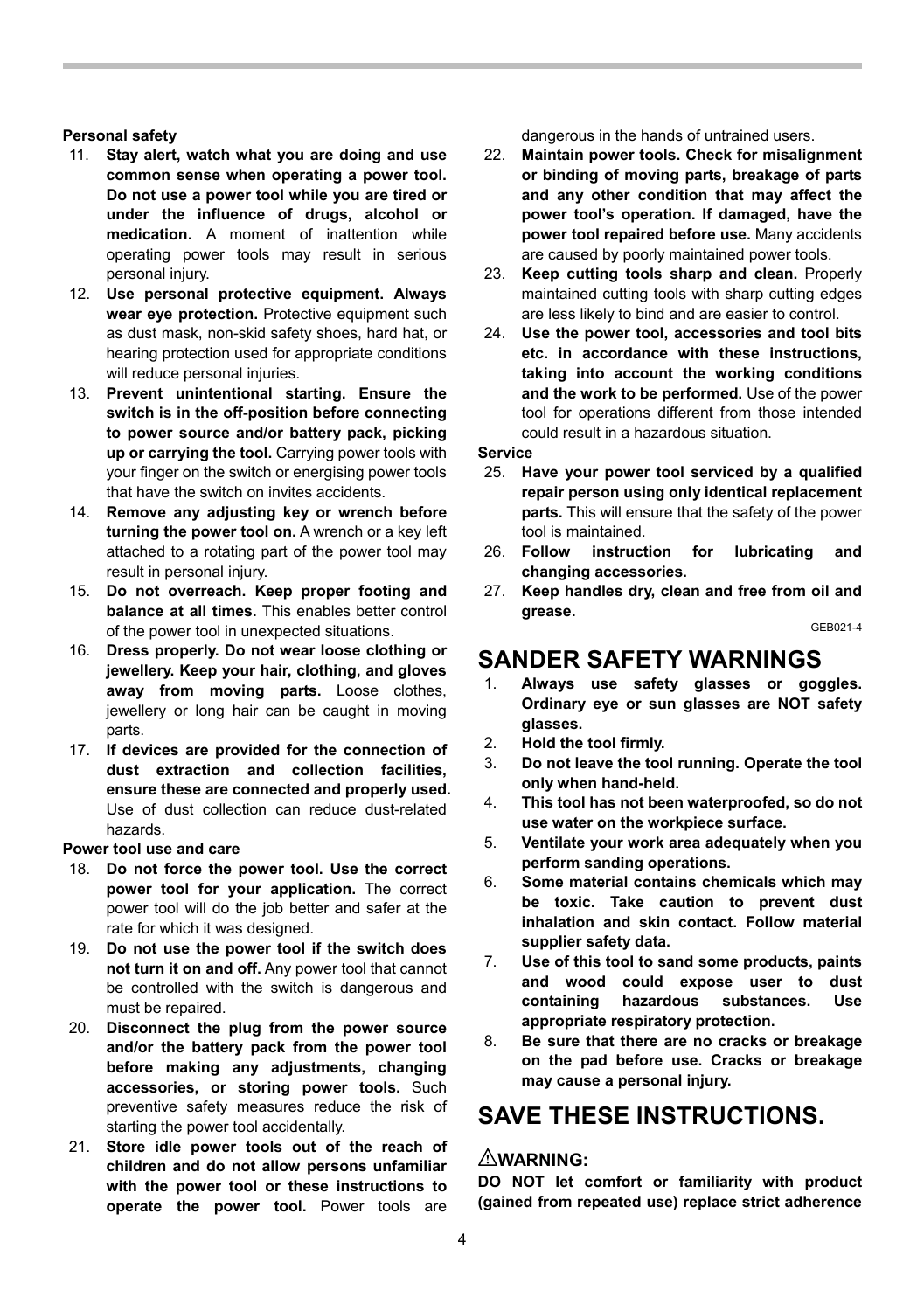**to safety rules for the subject product. MISUSE or failure to follow the safety rules stated in this instruction manual may cause serious personal injury.** 

# **FUNCTIONAL DESCRIPTION**

# **CAUTION:**

• Always be sure that the tool is switched off and unplugged before adjusting or checking function on the tool.

# **Switch action**



# **CAUTION:**

Before plugging in the tool, always check to see that the tool is switched off.

To start the tool, press the " I " side of the switch. To stop the tool, press the " O " side of the switch.

# **ASSEMBLY**

# **CAUTION:**

Always be sure that the tool is switched off and unplugged before carrying out any work on the tool.

# **Installing or removing abrasive paper**



Open the paper clamp by raising on the lever to release from the locking port and then Insert the paper end into the clamping part, aligning the paper edges even and parallel with the sides of the base. (Bending the paper beforehand makes attachment easier). Once the paper is in place, return the lever to its original position.



Repeat the same process for the other end of the base, maintaining the proper paper tension.

After inserting the paper, make sure the clamping part hold it securely. Otherwise the paper will be loose and subject to slippage, resulting in uneven sanding operation.



1. Punch plate 2. Sandpaper

3. Guide

When using the dust bag, make holes in the abrasive paper using the punch plate as follows:

- 1. Set the tool upside down.
- 2. Place the punch plate over the abrasive paper so that the bent sides of the punch plate are flush with the paper edges.
- 3. Press the punch plate to make holes in the abrasive paper.

# **CAUTION**

Be sure to remove the punch plate before operating the tool.

# **Model BO4555 only**

### **NOTE:**

Use Makita hook-and-loop sandpaper with this sander.



1. Velcro sandpaper 2. Base

- 1. Set the tool upside down so that the pad is on top.
- 2. Position the sandpaper to fit the shape of the base. Be sure to align the holes on the sandpaper with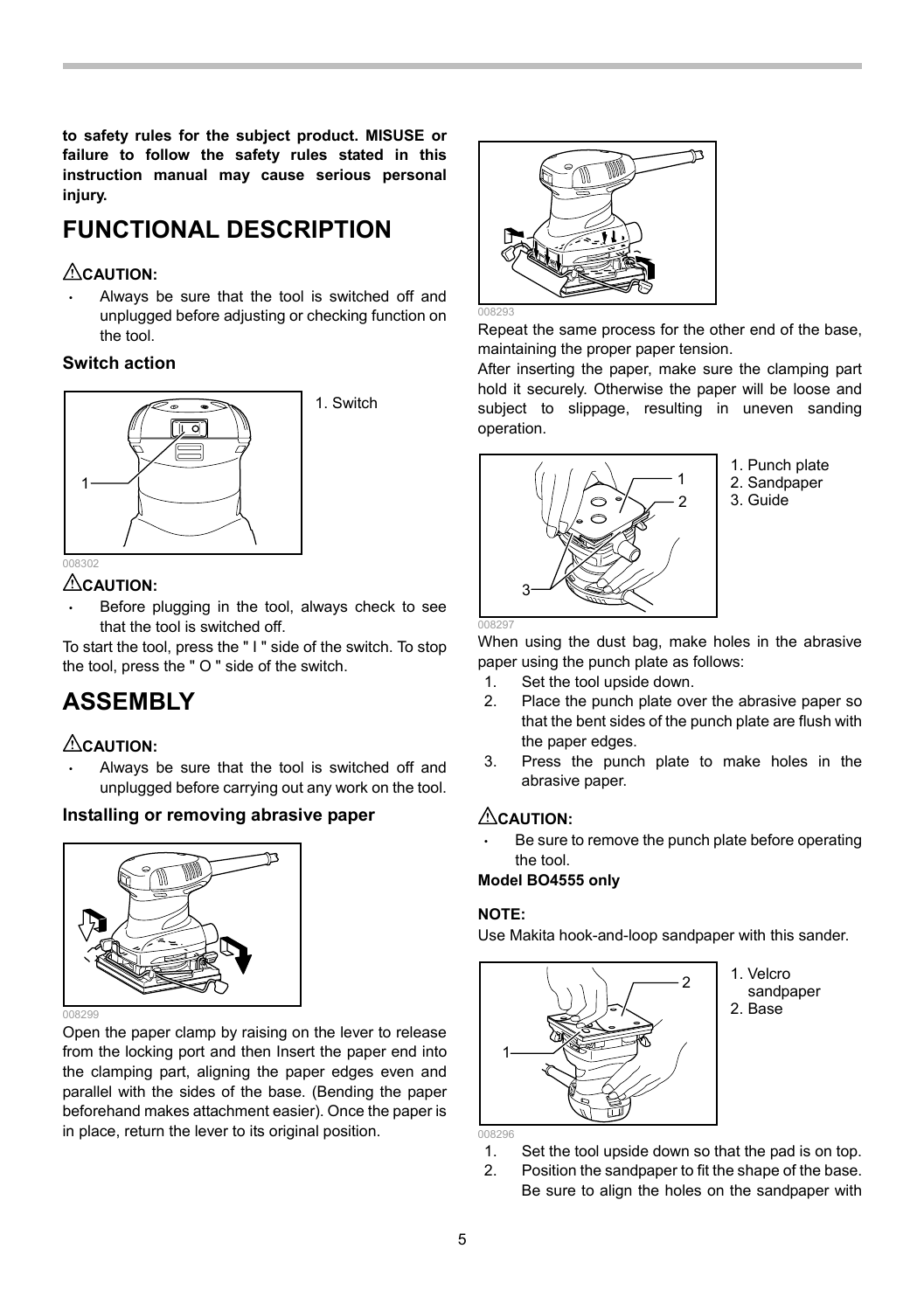the holes on the pad (the dust will be sucked into these holes; it is therefore important to leave them open).

3. Press the paper firmly over the pad.

### **To remove the sandpaper:**

- 1. Set the tool upside down so that the sandpaper is on top.
- 2. Grasping one corner of the sandpaper, peel it from the pad.

### **NOTE:**

If the sandpaper is in good condition, save it for further use.

# **Dust bag (accessory)**



The use of the dust bag makes sanding operations clean and dust collection easy. To attach the dust bag, fit the bag's entry port onto the dust spout on the tool. Make sure that the hole in the bag's entry port is just over the pimple-like protrusion on the dust spout.

For the best results, empty the dust bag when it becomes approximately half full, tapping it lightly to remove as much dust as possible.

### **Installing paper dust bag (accessory)**



- 1. Groove
- 2. Front fixing cardboard
- 3. Front side of paper dust bag

Place the paper dust bag on the paper dust bag holder with its front side upward. Insert the front fixing cardboard of the paper dust bag into the groove of the paper dust bag holder.



1. Claws 2. Upper part

Then press the upper part of the front fixing cardboard in arrow direction to hook it onto the claws.



1. Notch 2. Guide



Insert the notch of the paper dust bag into the guide of the paper dust bag holder. Then install the paper dust bag holder set on the tool.

### **Installing paper filter bag**



1. Holding tab

Make sure that the logo on the cardboard lip and the logo on the dust box are on the same side, then install the paper filter bag by fitting the cardbord lip in the groove of each holding tab.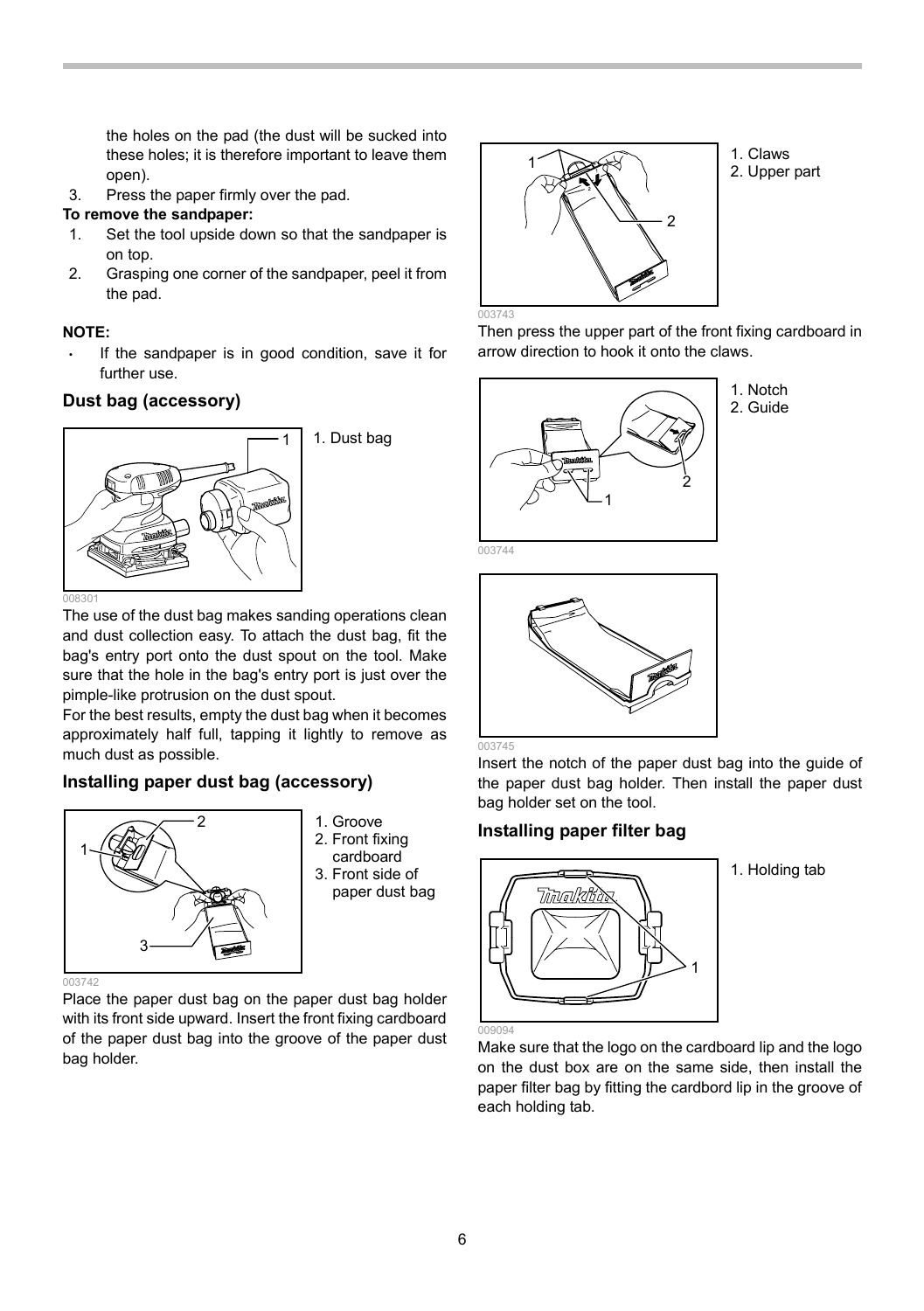

1. Dust box 2. Dust nozzle

Make sure that the logo on the cardboard lip and the logo on the dust nozzle are on the same side, then install the dust nozzle on the dust box.

Removing dust box and paper filter bag.



1. Latch 2. Dust nozzle

Remove the dust nozzle by pushing the two latches.



Remove the paper filter bag first by pinching the logo side of its cardboard lip, then by pulling the cardboard lip downwards to move it out of the holding tab of the dust box.

# **OPERATION**

# **Sanding operation**



# **CAUTION:**

Never run the tool without the abrasive paper. You may seriously damage the pad.

Never force the tool. Excessive pressure may decrease the sanding efficiency, damage the abrasive paper and/or shorten tool life.

Hold the tool firmly. Turn the tool on and wait until it attains full speed. Then gently place the tool on the workpiece surface. A finishing sander is generally used to remove only a small amount of material at a time. Since the quality of the surface is more important than the amount of stock removed, do not bear down on the tool. Keep the base flush with the workpiece at all times.

# **MAINTENANCE**

# **CAUTION:**

- Always be sure that the tool is switched off and unplugged before attempting to perform inspection or maintenance.
- Never use gasoline, benzine, thinner, alcohol or the like. Discoloration, deformation or cracks may result.

To maintain product SAFETY and RELIABILITY, repairs, carbon brush inspection and replacement, any other maintenance or adjustment should be performed by Makita Authorized Service Centers, always using Makita replacement parts.

# **ACCESSORIES**

# $\triangle$ CAUTION<sup>.</sup>

• These accessories or attachments are recommended for use with your Makita tool specified in this manual. The use of any other accessories or attachments might present a risk of injury to persons. Only use accessory or attachment for its stated purpose.

If you need any assistance for more details regarding these accessories, ask your local Makita Service Center.

- Abrasive paper (without pre-punched holes)
- Paper dust bag
- Paper dust bag holder
- Punch plate
- Dust bag
- Dust box
- Paper filter bag